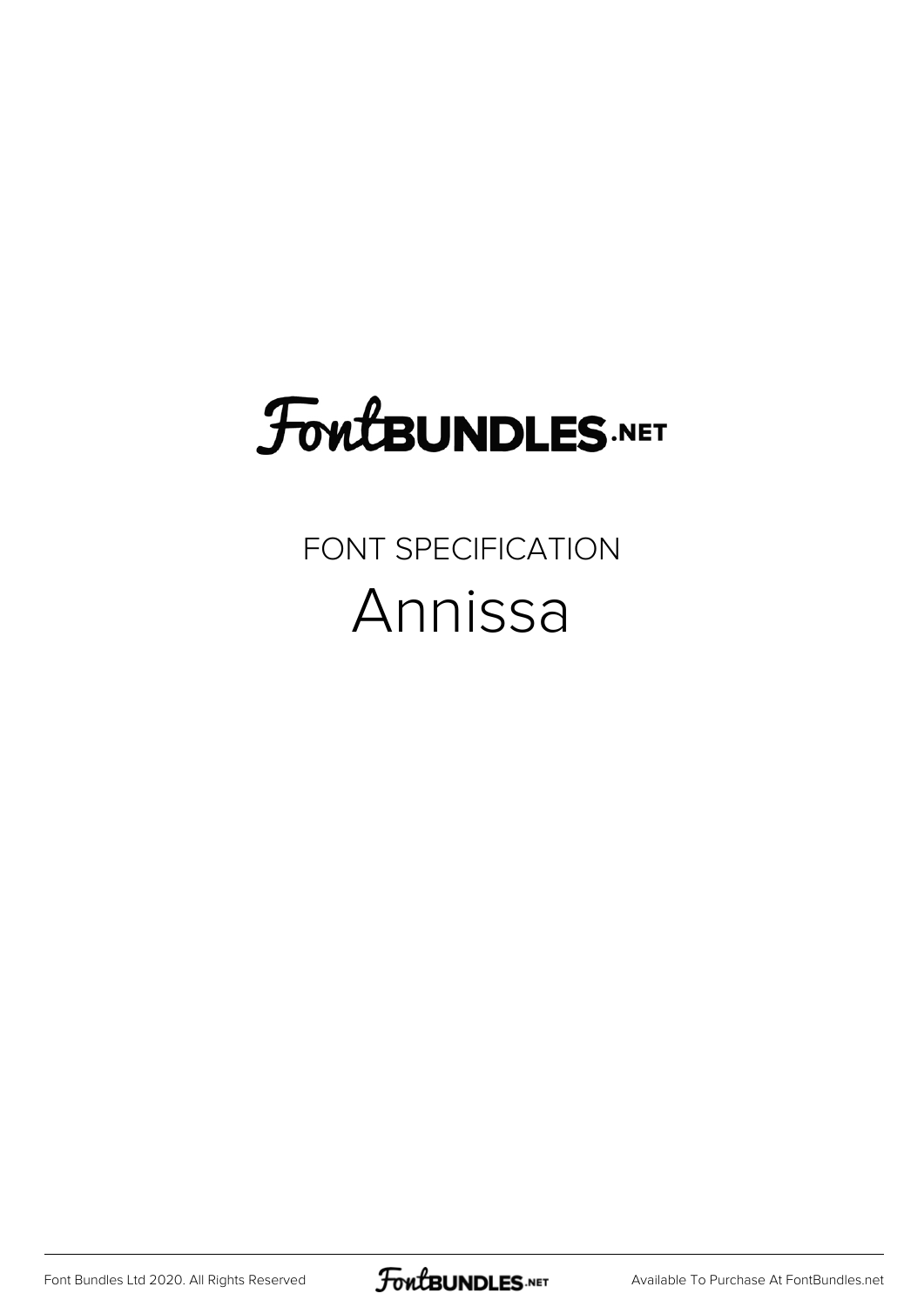## Annissa - Regular

**Uppercase Characters** 



Lowercase Characters

a b c d e f g h i j k l m n o p g r s t u v w  $x y y$ 

Numbers

0123456789

**Punctuation and Symbols** 

 $*$  # \$ % & ' ( ) \* +  $<$  = > ? [ \ ] ^ \_ { |<sup>i</sup>} |  $\begin{array}{ccccccc}\n\bigcirc & \mathcal{Y} & \mathcal{Y} & \mathcal{S} & \mathcal{S} & \mathcal{S} & \mathcal{S} & \mathcal{S}\n\end{array}$  $\circledR$ Font Bundles Ltd 2020. All Rights Reserved Annissa - Regular **JNDLES.NET**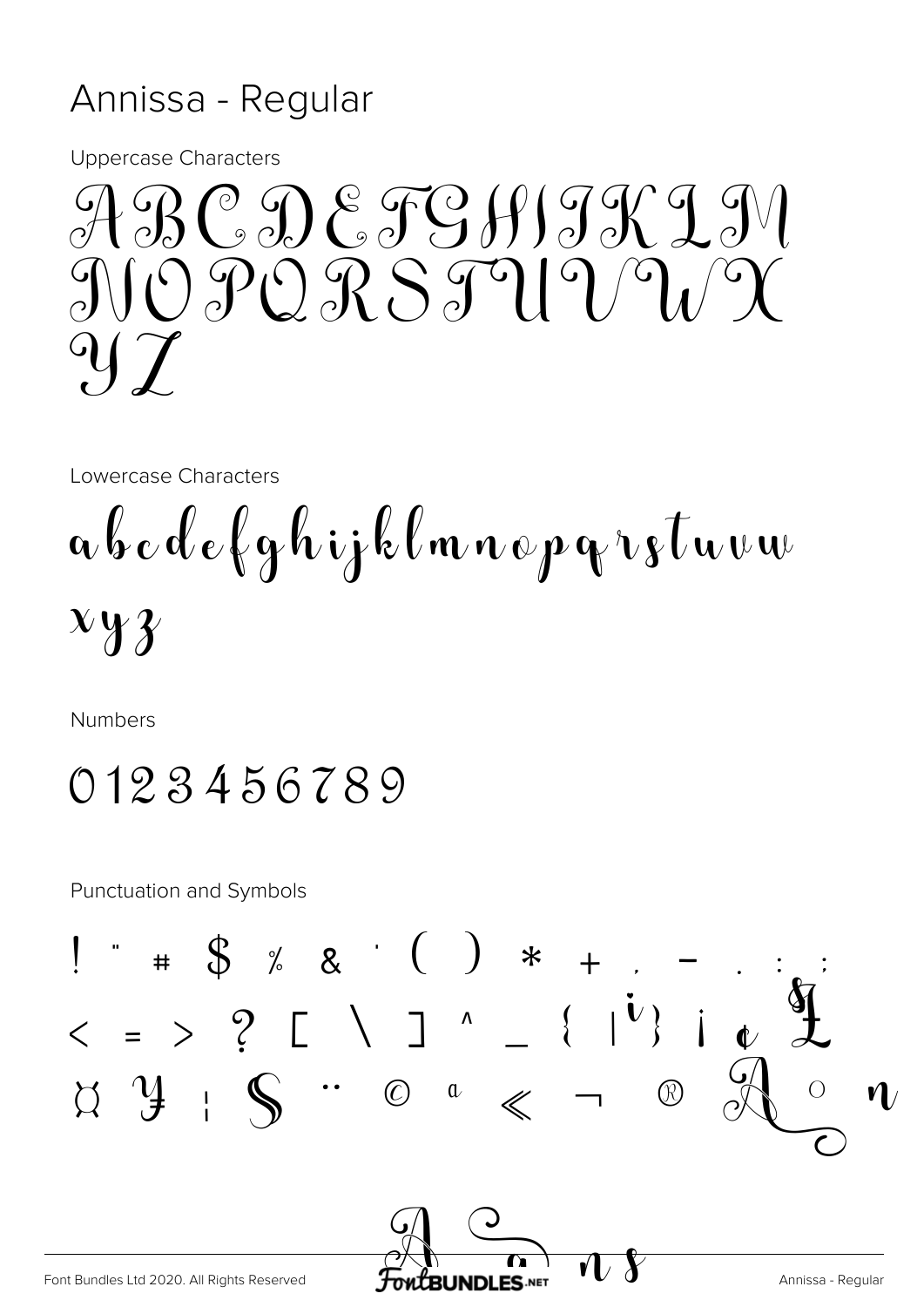$\pm$  <sup>2</sup> <sup>3</sup>  $\cdot$   $\mu$   $\pi$   $\cdot$   $\mu$   $\infty$   $\gg$   $\frac{1}{4}$   $\frac{1}{2}$   $\frac{3}{4}$ All Other Glyphs  $\overline{\mathcal{A}}$   $\overline{\mathcal{A}}$   $\overline{\mathcal{A}}$   $\overline{\mathcal{A}}$   $\overline{\mathcal{A}}$   $\overline{\mathcal{A}}$   $\overline{\mathcal{B}}$   $\overline{\mathcal{C}}$   $\overline{\mathcal{C}}$  $\left[\begin{matrix} \mathcal{E} & \mathcal{E} & \mathcal{E} \\ \mathcal{E} & \mathcal{E} & \mathcal{E} & \mathcal{E} \end{matrix} \right] = \left[\begin{matrix} \mathcal{E} & \mathcal{E} & \mathcal{E} & \mathcal{E} \\ \mathcal{E} & \mathcal{E} & \mathcal{E} & \mathcal{E} & \mathcal{E} \end{matrix} \right]$  $\begin{smallmatrix} 0 & 0 & 0 & 0 \\ 0 & 0 & 0 & 0 \\ 0 & 0 & 0 & 0 \\ 0 & 0 & 0 & 0 \\ 0 & 0 & 0 & 0 \\ 0 & 0 & 0 & 0 \\ 0 & 0 & 0 & 0 \\ 0 & 0 & 0 & 0 \\ 0 & 0 & 0 & 0 \\ 0 & 0 & 0 & 0 \\ 0 & 0 & 0 & 0 & 0 \\ 0 & 0 & 0 & 0 & 0 \\ 0 & 0 & 0 & 0 & 0 \\ 0 & 0 & 0 & 0 & 0 & 0 \\ 0 & 0 & 0 & 0 & 0 & 0 \\ 0 & 0 & 0 & 0 &$ Û Ü Ý Þ ß à á â ã ä å æ ç è é ê ë ì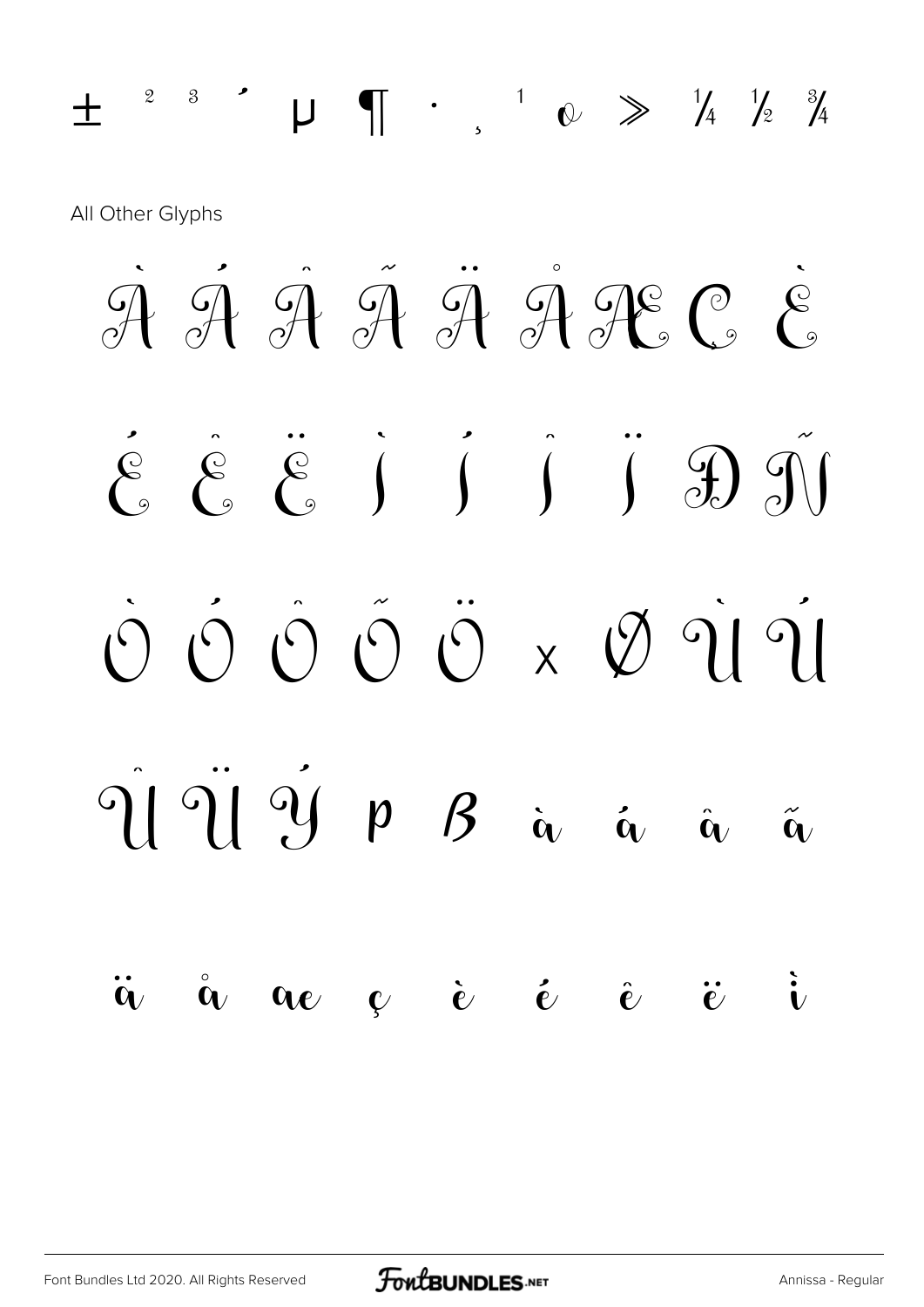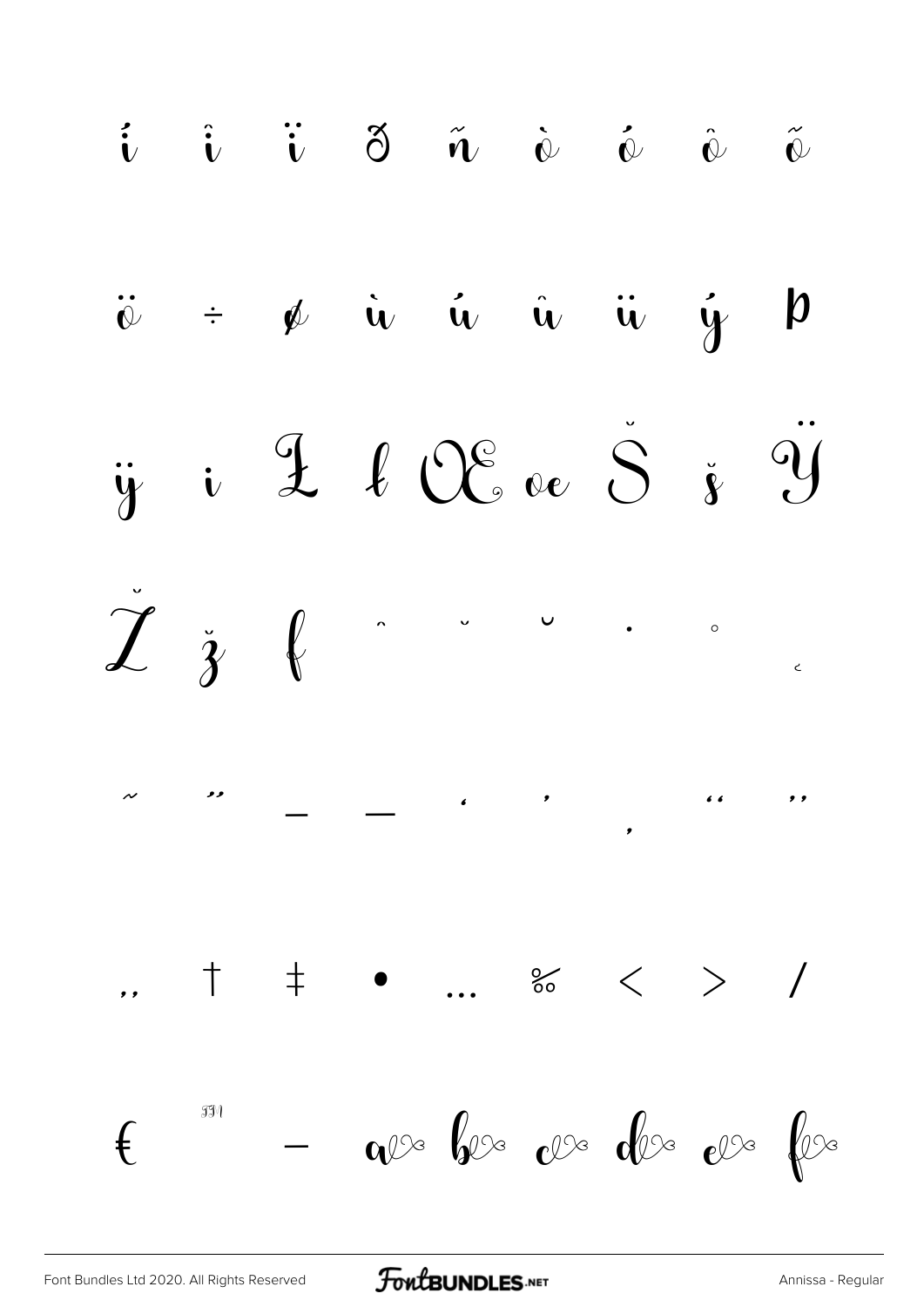$$
9^{2} \text{ } 10^{3} \text{ } 12^{3} \text{ } 12^{3} \text{ } 12^{3} \text{ } 12^{3} \text{ } 12^{3} \text{ } 12^{3} \text{ } 12^{3} \text{ } 12^{3} \text{ } 12^{3} \text{ } 12^{3} \text{ } 12^{3} \text{ } 12^{3} \text{ } 12^{3} \text{ } 12^{3} \text{ } 12^{3} \text{ } 12^{3} \text{ } 12^{3} \text{ } 12^{3} \text{ } 12^{3} \text{ } 12^{3} \text{ } 12^{3} \text{ } 12^{3} \text{ } 12^{3} \text{ } 12^{3} \text{ } 12^{3} \text{ } 12^{3} \text{ } 12^{3} \text{ } 12^{3} \text{ } 12^{3} \text{ } 12^{3} \text{ } 12^{3} \text{ } 12^{3} \text{ } 12^{3} \text{ } 12^{3} \text{ } 12^{3} \text{ } 12^{3} \text{ } 12^{3} \text{ } 12^{3} \text{ } 12^{3} \text{ } 12^{3} \text{ } 12^{3} \text{ } 12^{3} \text{ } 12^{3} \text{ } 12^{3} \text{ } 12^{3} \text{ } 12^{3} \text{ } 12^{3} \text{ } 12^{3} \text{ } 12^{3} \text{ } 12^{3} \text{ } 12^{3} \text{ } 12^{3} \text{ } 12^{3} \text{ } 12^{3} \text{ } 12^{3} \text{ } 12^{3} \text{ } 12^{3} \text{ } 12^{3} \text{ } 12^{3} \text{ } 12^{3} \text{ } 12^{3} \text{ } 12^{3} \text{ } 12^{3} \text{ } 12^{3} \text{ } 12^{3} \text{ } 12^{3} \text{ } 12^{3} \text{ } 12^{3} \text{ } 12^{3} \text{ } 12^{3} \text{ } 12^{3} \text{ } 12^{3} \text{ } 12^{3} \text{ } 12^{3} \text{ }
$$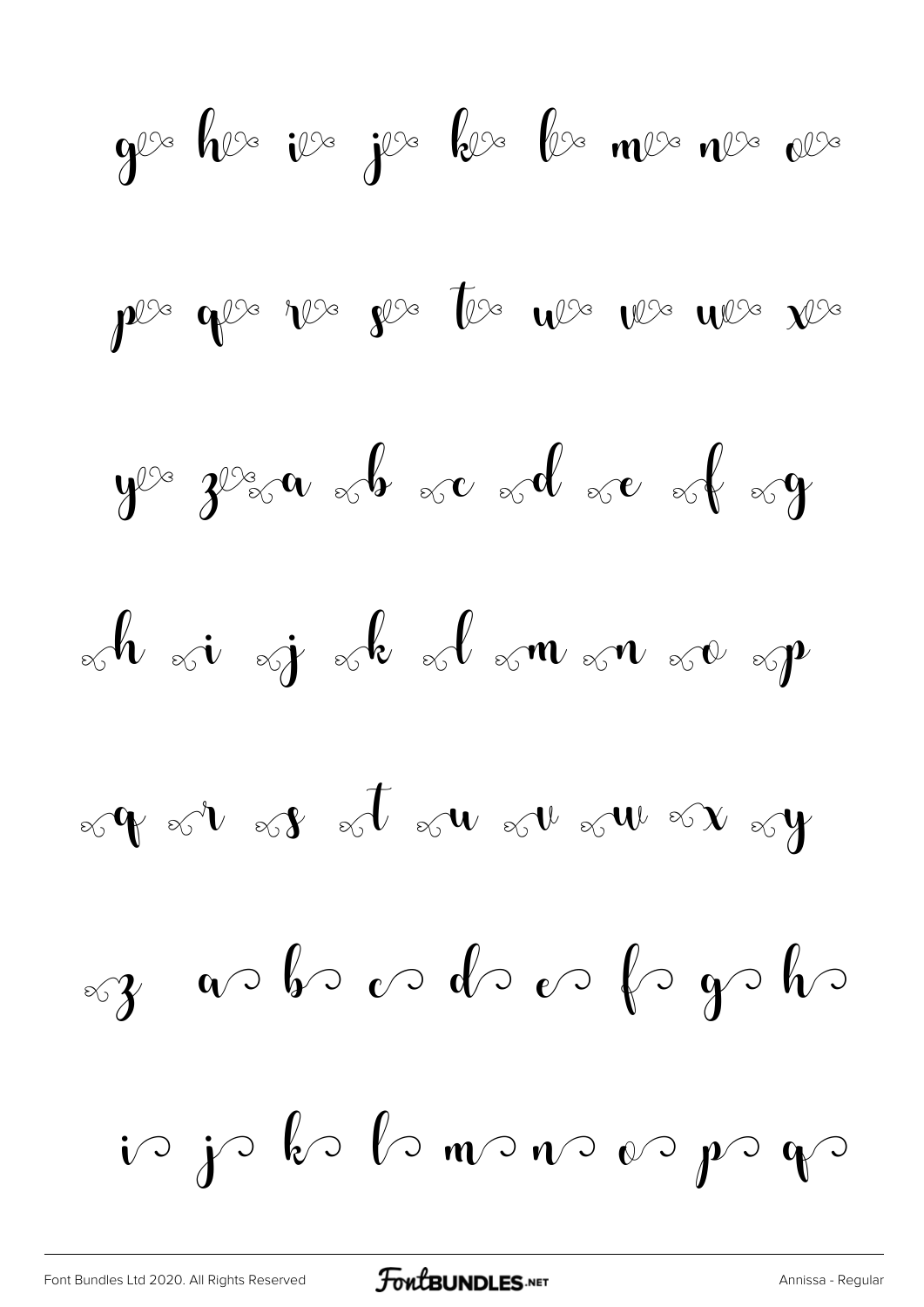\n
$$
\sqrt{2}
$$
  $\sqrt{2}$   $\sqrt{2}$   $\sqrt{2}$   $\sqrt{2}$   $\sqrt{2}$   $\sqrt{2}$   $\sqrt{2}$   $\sqrt{2}$   $\sqrt{2}$   $\sqrt{2}$   $\sqrt{2}$   $\sqrt{2}$   $\sqrt{2}$   $\sqrt{2}$   $\sqrt{2}$   $\sqrt{2}$   $\sqrt{2}$   $\sqrt{2}$   $\sqrt{2}$   $\sqrt{2}$   $\sqrt{2}$   $\sqrt{2}$   $\sqrt{2}$   $\sqrt{2}$   $\sqrt{2}$   $\sqrt{2}$   $\sqrt{2}$   $\sqrt{2}$   $\sqrt{2}$   $\sqrt{2}$   $\sqrt{2}$   $\sqrt{2}$   $\sqrt{2}$   $\sqrt{2}$   $\sqrt{2}$   $\sqrt{2}$   $\sqrt{2}$   $\sqrt{2}$   $\sqrt{2}$   $\sqrt{2}$   $\sqrt{2}$   $\sqrt{2}$   $\sqrt{2}$   $\sqrt{2}$   $\sqrt{2}$   $\sqrt{2}$   $\sqrt{2}$   $\sqrt{2}$   $\sqrt{2}$   $\sqrt{2}$   $\sqrt{2}$   $\sqrt{2}$   $\sqrt{2}$   $\sqrt{2}$   $\sqrt{2}$   $\sqrt{2}$   $\sqrt{2}$   $\sqrt{2}$   $\sqrt{2}$   $\sqrt{2}$   $\sqrt{2}$   $\sqrt{2}$   $\sqrt{2}$   $\sqrt{2}$   $\sqrt{2}$   $\sqrt{2}$   $\sqrt{2}$   $\sqrt{2}$   $\sqrt{2}$   $\sqrt{2}$   $\sqrt{2}$   $\sqrt{2}$   $\sqrt{2}$   $\sqrt{2}$   $\sqrt{2}$   $\sqrt{2}$   $\sqrt{2}$   $\sqrt{2}$   $\sqrt{2}$   $\sqrt{2}$   $\sqrt{2}$   $\sqrt{2}$   $\sqrt{2}$   $\sqrt{2}$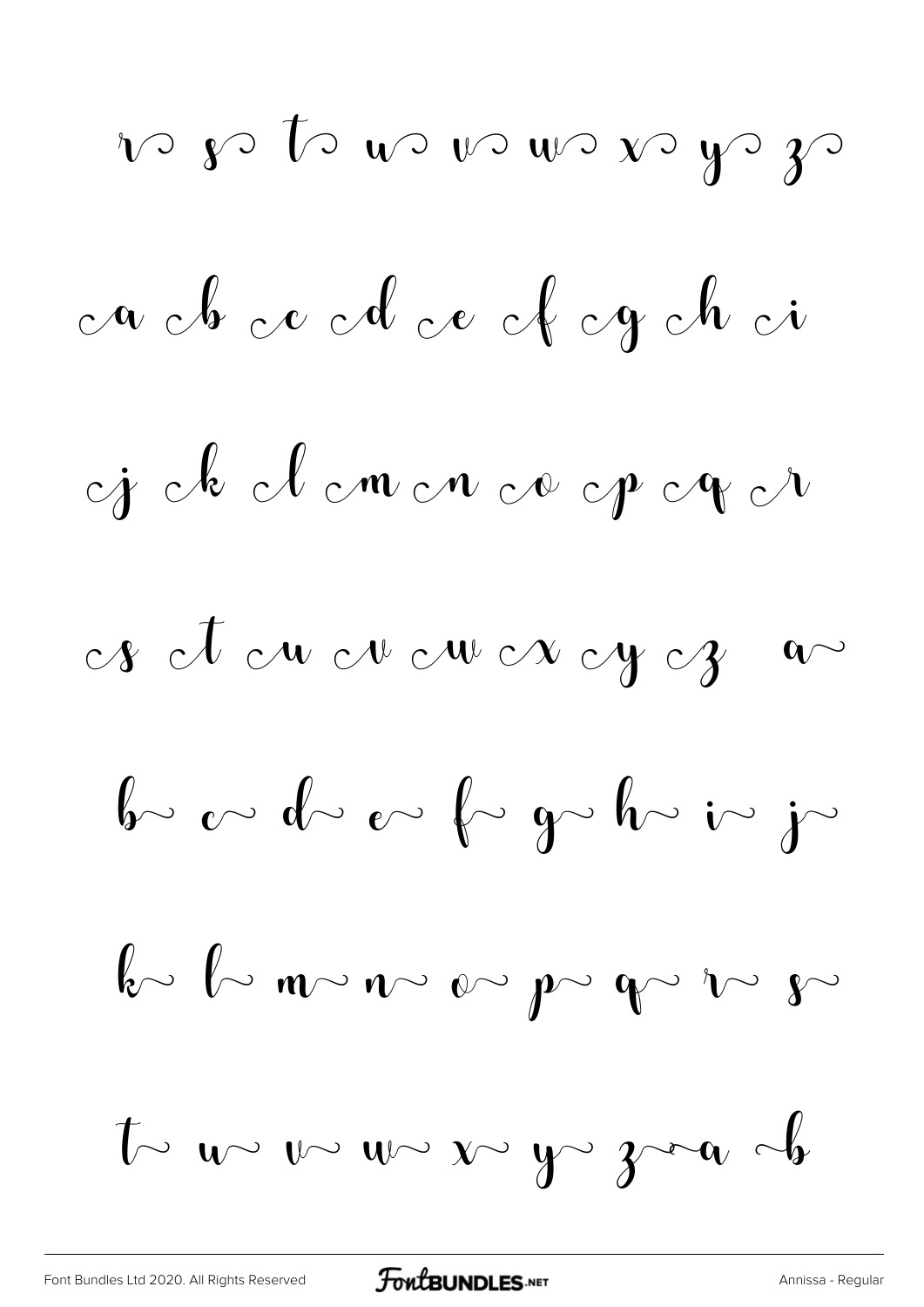[Font Bundles Ltd 2020. All Rights Reserved](https://fontbundles.net/) **FoutBUNDLES.NET** [Annissa - Regular](https://fontbundles.net/)